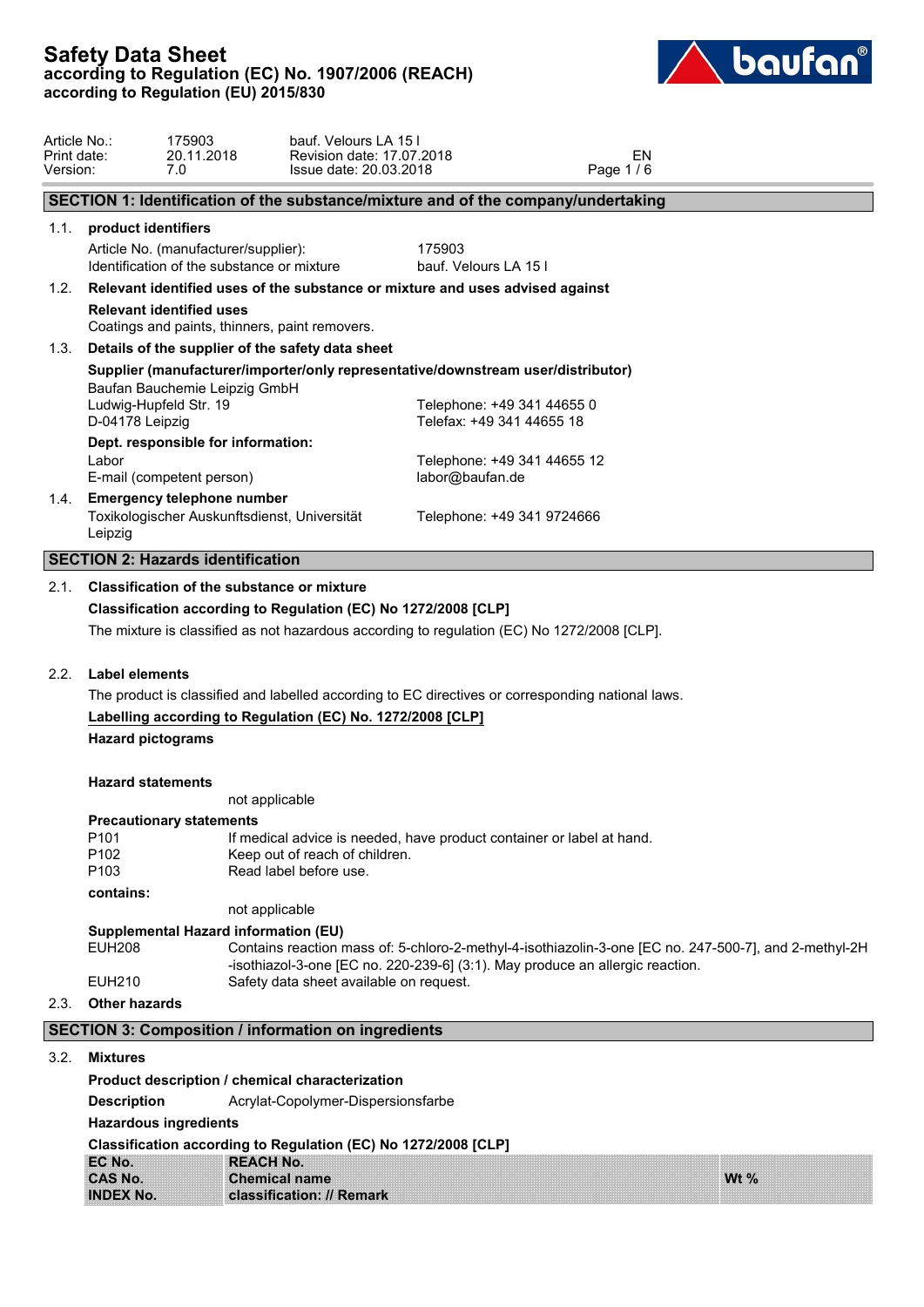

| Article No  | 175903                       | Velours LA 15<br>bauf.    |            |
|-------------|------------------------------|---------------------------|------------|
| Print date: | 20.11.2018                   | Revision date: 17.07.2018 | ≅IN.       |
| Version:    | $\overline{\phantom{a}}$<br> | Issue date: 20.03.2018    | Page 2 / 6 |

not applicable

### **Additional information**

Full text of classification: see section 16

## **SECTION 4: First aid measures**

### 4.1. **Description of first aid measures**

### **General information**

In all cases of doubt, or when symptoms persist, seek medical advice. In case of unconsciousness give nothing by mouth, place in recovery position and seek medical advice.

### **In case of inhalation**

Remove casualty to fresh air and keep warm and at rest. In case of irregular breathing or respiratory arrest provide artificial respiration.

### **Following skin contact**

Take off immediately all contaminated clothing. After contact with skin, wash immediately with plenty of water and soap. Do not use solvents or thinners.

### **After eye contact**

Rinse cautiously with water for several minutes. Remove contact lenses, if present and easy to do. Continue rinsing. Seek medical advice immediately.

### **After ingestion**

If swallowed, rinse mouth with water (only if the person is conscious). Seek medical advice immediately. Keep victim calm. Do NOT induce vomiting.

## 4.2. **Most important symptoms and effects, both acute and delayed**

In all cases of doubt, or when symptoms persist, seek medical advice.

### 4.3. **Indication of any immediate medical attention and special treatment needed**

### **SECTION 5: Firefighting measures**

### 5.1. **Extinguishing media**

### **Suitable extinguishing media:**

alcohol resistant foam, carbon dioxide, Powder, spray mist, (water)

### **Extinguishing media which must not be used for safety reasons:**

strong water jet

### 5.2. **Special hazards arising from the substance or mixture**

No special fire protection measures are necessary.

### 5.3. **Advice for firefighters**

Provide a conveniently located respiratory protective device.In case of fire and/or explosion do not breathe fumes.

### **Additional information**

Cool closed containers that are near the source of the fire. Do not allow water used to extinguish fire to enter drains, ground or waterways.

## **SECTION 6: Accidental release measures**

## 6.1. **Personal precautions, protective equipment and emergency procedures**

Ventilate affected area. Do not breathe vapours. See protective measures under point 7 and 8.

### 6.2. **Environmental precautions**

Do not allow to enter into surface water or drains. If the product contaminates lakes, rivers or sewages, inform competent authorities in accordance with local regulations.

### 6.3. **Methods and material for containment and cleaning up**

Isolate leaked material using non-flammable absorption agent (e.g. sand, earth, vermiculit, diatomaceous earth) and collect it for disposal in appropriate containers in accordance with the local regulations (see section 13). Clean using cleansing agents. Do not use solvents.

## 6.4. **Reference to other sections**

Observe protective provisions (see section 7 and 8).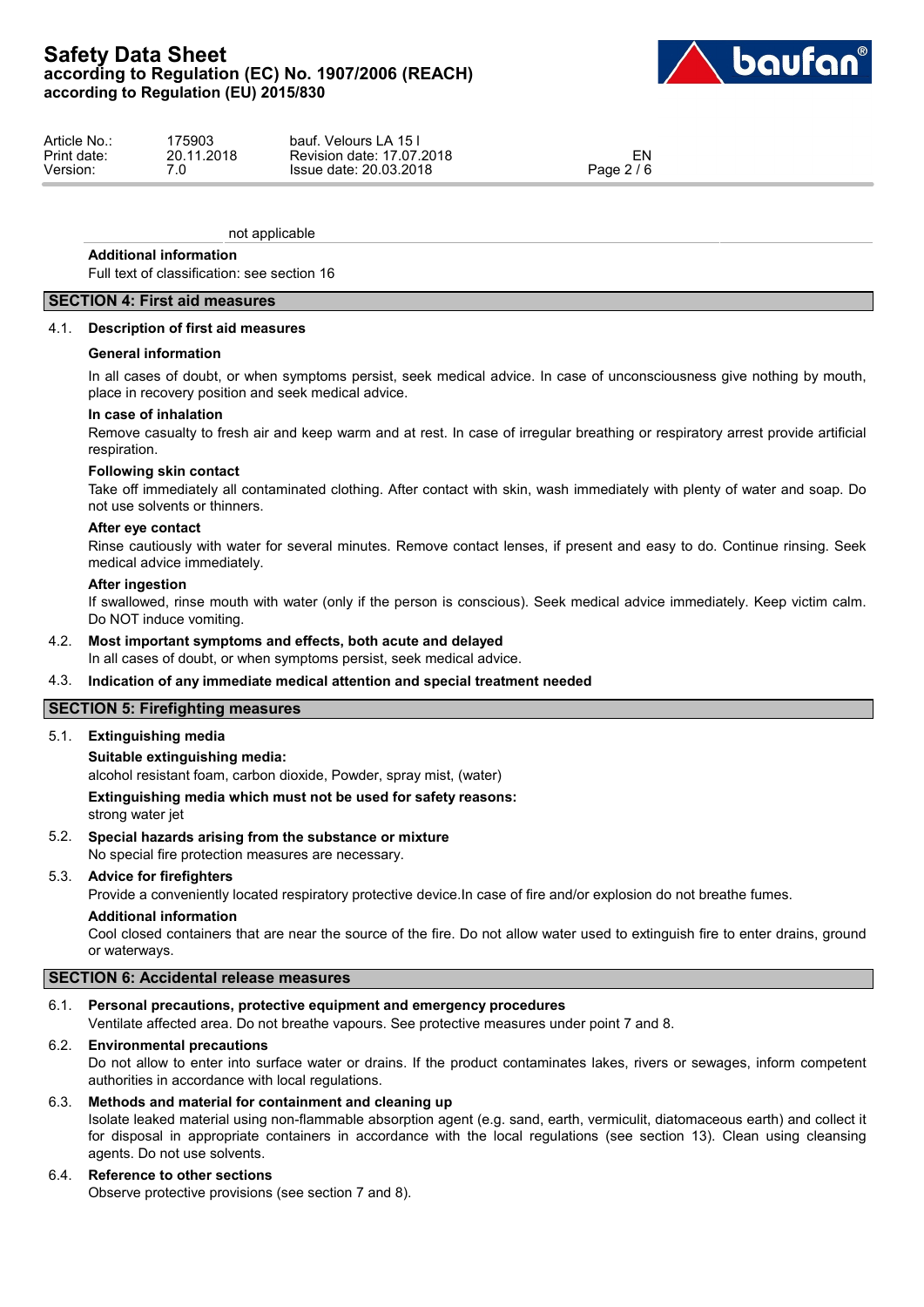

| Article No.: | 175903     | ์ Velours LA 15 เ<br>baut.   |            |  |
|--------------|------------|------------------------------|------------|--|
| Print date:  | 20.11.2018 | 17.07.2018<br>Revision date: | EN         |  |
| Version:     | ں.         | Issue date: 20.03.2018       | Page 3 / 6 |  |

# **SECTION 7: Handling and storage**

### 7.1. **Precautions for safe handling**

### **Advices on safe handling**

Avoid contact with skin, eyes and clothes. Avoid respiration of swarf. When using do not eat, drink or smoke. Personal protection equipment: refer to section 8. Do not empty containers with pressure - no pressure vessel! Always keep in containers that correspond to the material of the original container. Follow the legal protection and safety regulations.

## 7.2. **Conditions for safe storage, including any incompatibilities**

### **Requirements for storage rooms and vessels**

Storage in accordance with the Ordinance on Industrial Safety and Health (BetrSiVO). Keep container tightly closed. Store carefully closed containers upright to prevent any leaks.

## **Hints on joint storage**

No information available.

### **Further information on storage conditions**

Store in a well-ventilated and dry room at temperatures between 5 °C and 35 °C. Keep container tightly closed. Store carefully closed containers upright to prevent any leaks. Protect against: Frost

### 7.3. **Specific end use(s)**

Observe technical data sheet.Observe instructions for use.

### **SECTION 8: Exposure controls/personal protection**

## 8.1. **Control parameters**

## **Occupational exposure limit values**

not applicable

### 8.2. **Exposure controls**

Provide good ventilation.

### **Occupational exposure controls**

### **Respiratory protection**

Usually no personal respirative protection necessary.

### **Hand protection**

Hand protection is not required Barrier creams can help protecting exposed skin areas. In no case should they be used after contact.

### **Eye protection**

Wear closely fitting protective glasses in case of splashes.

#### **Protective clothing**

Wear suitable protective clothing.

### **Protective measures**

After contact clean skin thoroughly with water and soap or use appropriate cleanser.

### **Environmental exposure controls**

Do not allow to enter into surface water or drains. See chapter 7. No additional measures necessary.

## **SECTION 9: Physical and chemical properties**

### 9.1. **Information on basic physical and chemical properties**

| Appearance:                              |                 |
|------------------------------------------|-----------------|
| <b>Physical state:</b>                   | Liguid          |
| Colour:                                  | white           |
| Odour:                                   | arttypisch mild |
| <b>Odour threshold:</b>                  | not applicable  |
| pH at $20^{\circ}$ C:                    | 7,5 bis 9,0     |
| Melting point/freezing point:            | not applicable  |
| Initial boiling point and boiling range: | 100 $\degree$ C |
|                                          | Source: Wasser  |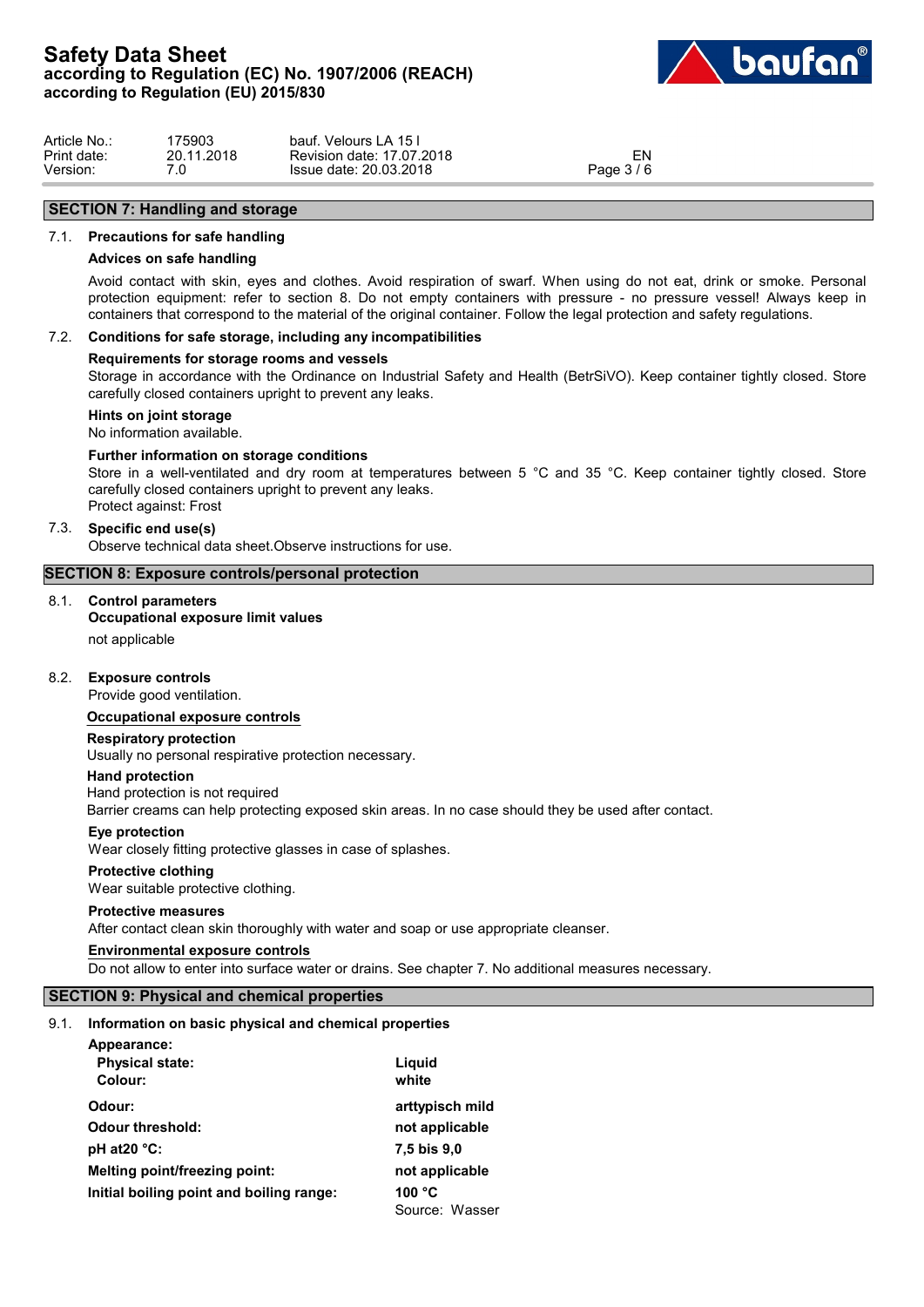

| Article No.:<br>Print date:<br>Version: |                                                        | 175903<br>20.11.2018<br>7.0                                                                              | bauf. Velours LA 15 I<br>Revision date: 17.07.2018<br>Issue date: 20.03.2018 |                                  | EN<br>Page 4 / 6 |         |  |
|-----------------------------------------|--------------------------------------------------------|----------------------------------------------------------------------------------------------------------|------------------------------------------------------------------------------|----------------------------------|------------------|---------|--|
|                                         | Flash point:                                           |                                                                                                          |                                                                              | Not applicable                   |                  |         |  |
|                                         | <b>Evaporation rate:</b>                               |                                                                                                          |                                                                              | not applicable                   |                  |         |  |
|                                         | Burning time (s):                                      | Flammability (solid, gas):                                                                               |                                                                              | not applicable                   |                  |         |  |
|                                         |                                                        | Upper/lower flammability or explosive limits:<br>Lower explosion limit:<br><b>Upper explosion limit:</b> |                                                                              | not applicable<br>not applicable |                  |         |  |
|                                         |                                                        | Vapour pressure at 20 °C:                                                                                |                                                                              | 8,5 mbar                         |                  |         |  |
|                                         | <b>Vapour density:</b>                                 |                                                                                                          |                                                                              | not applicable                   |                  |         |  |
|                                         | <b>Relative density:</b><br>Density at 20 °C:          |                                                                                                          |                                                                              | ca. 1,53 g/cm <sup>3</sup>       |                  |         |  |
|                                         | Solubility(ies):                                       | Water solubility (g/L) at 20 °C:                                                                         |                                                                              | mixable with water               |                  |         |  |
|                                         |                                                        | Partition coefficient: n-octanol/water:                                                                  |                                                                              | see section 12                   |                  |         |  |
|                                         |                                                        | Auto-ignition temperature:                                                                               |                                                                              | not applicable                   |                  |         |  |
|                                         |                                                        | <b>Decomposition temperature:</b>                                                                        |                                                                              | not applicable                   |                  |         |  |
|                                         | Viscosity at °C:                                       |                                                                                                          |                                                                              | 10 000 mPas                      |                  |         |  |
|                                         |                                                        | <b>Explosive properties:</b>                                                                             |                                                                              | not applicable                   |                  |         |  |
|                                         |                                                        | <b>Oxidising properties:</b>                                                                             |                                                                              | not applicable                   |                  |         |  |
| 9.2.                                    | <b>Other information</b>                               |                                                                                                          |                                                                              |                                  |                  | $\star$ |  |
|                                         | Solid content (%):                                     |                                                                                                          |                                                                              | 63 Wt %                          |                  |         |  |
|                                         | solvent content:<br><b>Organic solvents:</b><br>Water: |                                                                                                          |                                                                              | 0 Wt %<br>37 Wt %                |                  |         |  |
|                                         |                                                        | <b>SECTION 10: Stability and reactivity</b>                                                              |                                                                              |                                  |                  |         |  |

### 10.1. **Reactivity**

keine, bei sachgemäßer Verwendung

### 10.2. **Chemical stability**

Stable when applying the recommended regulations for storage and handling. Further information on correct storage: refer to section 7.

## 10.3. **Possibility of hazardous reactions**

No information available.

## 10.4. **Conditions to avoid**

Stable when applying the recommended regulations for storage and handling. Further information on correct storage: refer to section 7. Hazardous decomposition byproducts may form with exposure to high temperatures

### 10.5. **Incompatible materials**

No information available.

10.6. **Hazardous decomposition products** not applicable

# **SECTION 11: Toxicological information**

Classification according to Regulation (EC) No 1272/2008 [CLP] No data on preparation itself available.

### 11.1. **Information on toxicological effects**

**Acute toxicity**

Toxicological data are not available.

**skin corrosion/irritation; Serious eye damage/eye irritation**

Toxicological data are not available.

**Respiratory or skin sensitisation**

Toxicological data are not available.

**CMR effects (carcinogenicity, mutagenicity and toxicity for reproduction)**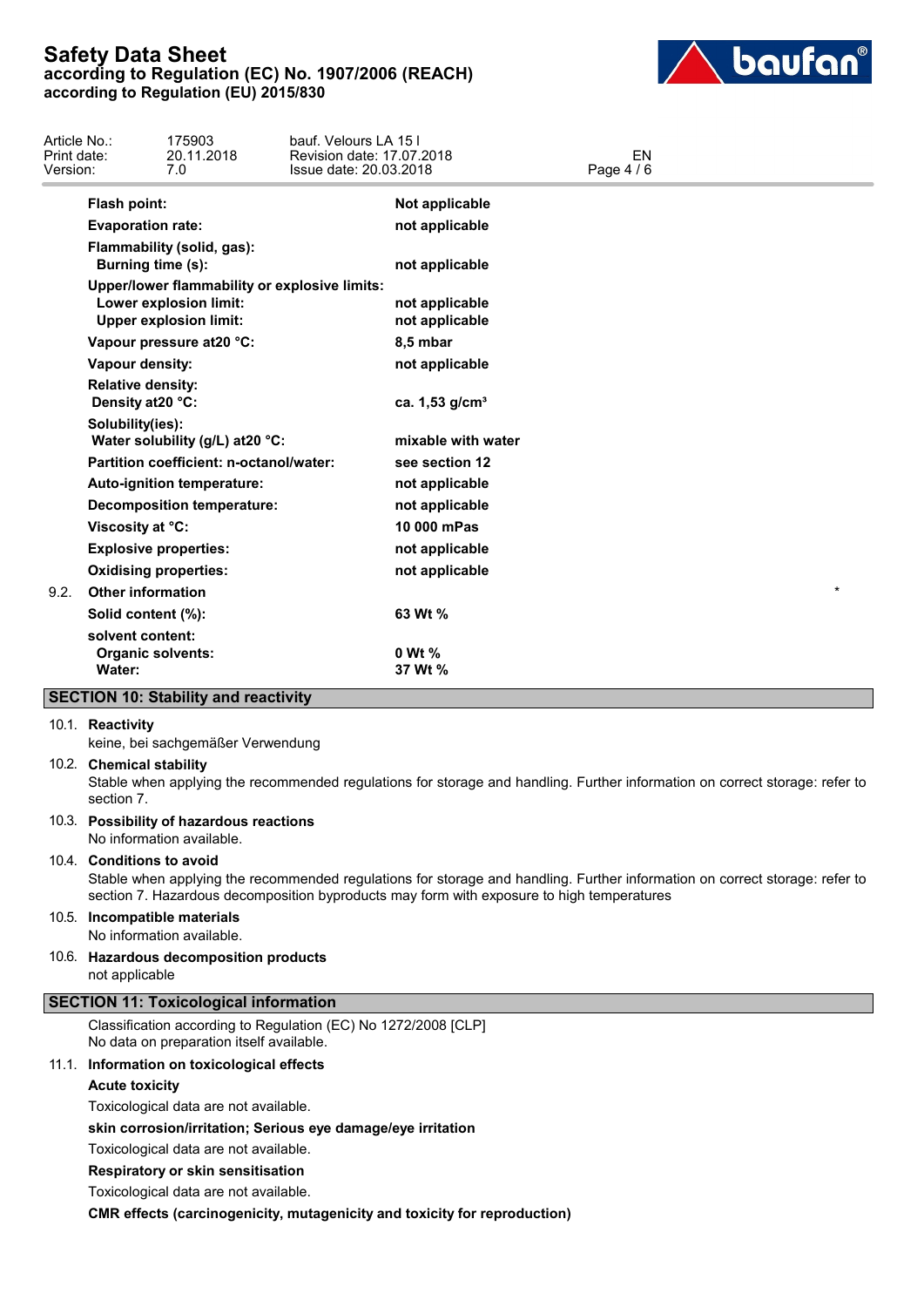

| Article No.: | 75903      | f. Velours LA 15 i<br>bauf. |                               |  |
|--------------|------------|-----------------------------|-------------------------------|--|
| Print date:  | 20.11.2018 | Revision date: 17.07.2018   | EN                            |  |
| Version:     | .U         | Issue date: 20.03.2018      | $AC = AC$<br>Page $5/$<br>' C |  |

Toxicological data are not available.

## **Specific target organ toxicity**

Toxicological data are not available.

## **Aspiration hazard**

Toxicological data are not available.

### **Practical experience/human evidence**

### Other observations:

Repeated or prolonged contact with the preparation may cause removal of natural fat from the skin resulting in non-allergic contact dermatitis and/or absorption through skin. Splashing may cause eye irritation and reversible damage.

### **Overall Assessment on CMR properties**

The ingredients in this mixture do not meet the criteria for classification as CMR category 1A or 1B according to CLP.

### **Remark**

There is no information available on the preparation itself .

## **SECTION 12: Ecological information**

### **overall evaluation**

Classification according to Regulation (EC) No 1272/2008 [CLP] There is no information available on the preparation itself . Do not allow to enter into surface water or drains.

### 12.1. **Toxicity**

No information available.

### **Long-term Ecotoxicity**

Toxicological data are not available.

12.2. **Persistence and degradability**

Toxicological data are not available.

# 12.3. **Bioaccumulative potential**

Toxicological data are not available.

## **Bioconcentration factor (BCF)**

Toxicological data are not available.

## 12.4. **Mobility in soil**

Toxicological data are not available.

### 12.5. **Results of PBT and vPvB assessment**

The substances in the mixture do not meet the PBT/vPvB criteria according to REACH, annex XIII.

## 12.6. **Other adverse effects**

## **SECTION 13: Disposal considerations**

### 13.1. **Waste treatment methods**

## **Appropriate disposal / Product**

**Recommendation**

Do not allow to enter into surface water or drains. This material and its container must be disposed of in a safe way. Waste disposal according to directive 2008/98/EC, covering waste and dangerous waste.

### **List of proposed waste codes/waste designations in accordance with EWC**

080120 aqueous suspensions containing paint or varnish other than those mentioned in 08 01 19

### **packaging**

#### **Recommendation**

Non-contaminated packages may be recycled. Vessels not properly emptied are special waste.

### **SECTION 14: Transport information**

**This mixture is not classified as dangerous according to international transport regulations (ADR/RID, IMDG, ICAO/IATA).**

## **No dangerous good in sense of this transport regulation.**

14.1. **UN number**